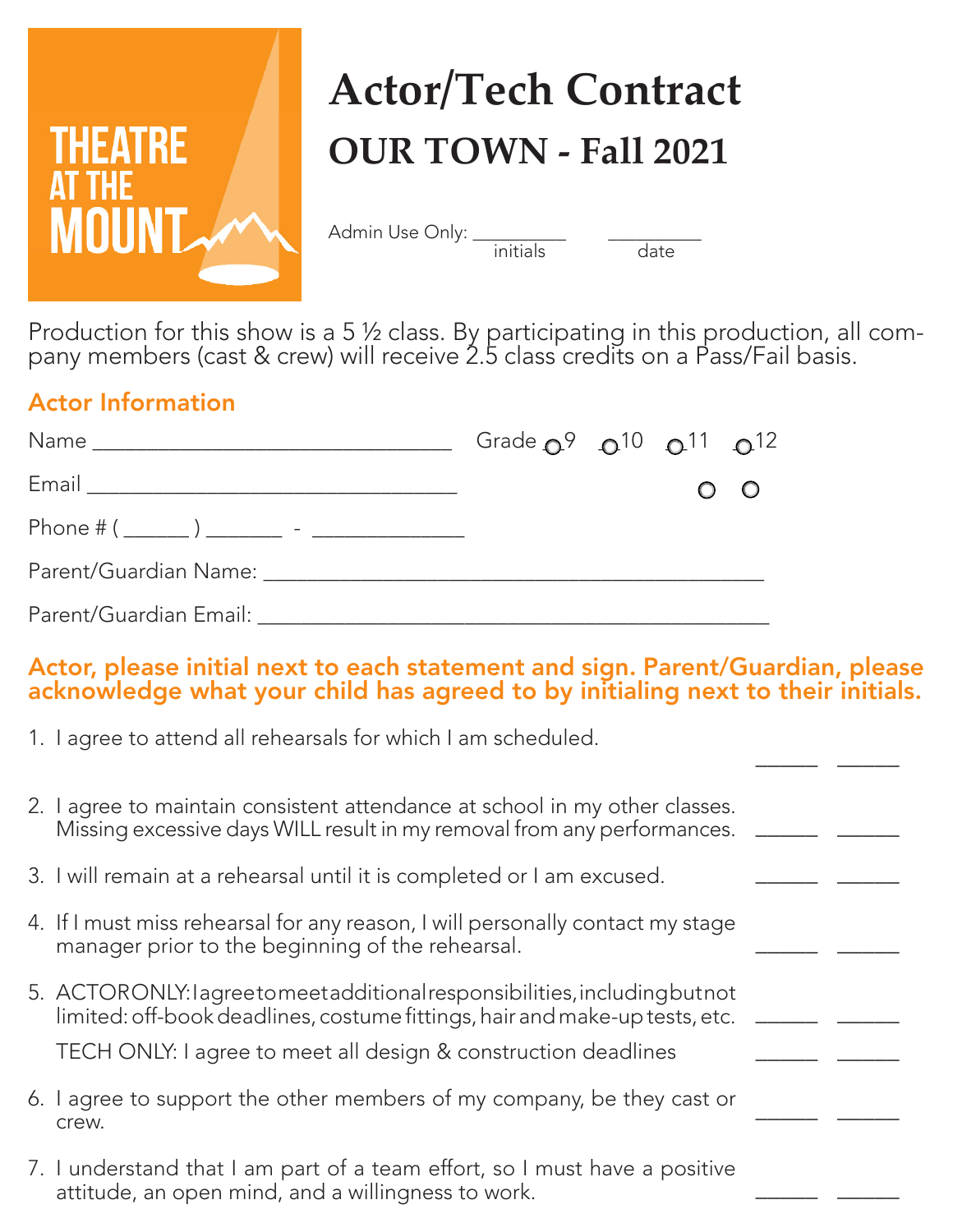| 8. I understand this show requires collaboration and I agree to contribute<br>my ideas and energy at appropriate times.                                                                                                                                                                                                                    |  |
|--------------------------------------------------------------------------------------------------------------------------------------------------------------------------------------------------------------------------------------------------------------------------------------------------------------------------------------------|--|
| 9. I understand that all rehearsals and and shows are a school function. I<br>further understand that theatre is a collaborative art and my classmates<br>depend on me. In addition, as an actor, I must stay clear-headed and<br>focused in order to work safely. Thus, I will refrain from partaking of al-<br>cohol, tobacco, or drugs. |  |
| 10. I understand that I am required to maintain a 2.0 GPA in my core<br>classes to partcipate in this production and will submit a signed Blue<br>Card to the Director weekly. If my GPA falls, I will be put on probation,<br>and may be dropped from the production and 5 1/2 class.                                                     |  |
| DOCUMENTATION ACKNOWLEDEMENT (* - mandatory)                                                                                                                                                                                                                                                                                               |  |
| 1. I have read, acknowledge, and understand the Costume Information &<br>Safety Guidelines documents on the website*                                                                                                                                                                                                                       |  |
| 2. I have completed the Student Photograph and Video Release*                                                                                                                                                                                                                                                                              |  |

#### Production Cost

The budget for this show is nearly \$16,000. To help offset the costs of this production, we are requesting for a \$100 tax-deductible donation from each student family. Please make checks payable to MC Drama Boosters and indicate your student's name on the memo line. You can pay by Venmo, please be sure to list student last name.

\_\_\_I pledge my \$100 tax-deductible donation (please circle one) cash check

#### THIS CONTRACT IS DUE TO THE STAGE MANAGER NO LATER THAN WEDNESDAY, SEPT 22

By signing this contract, students and parents agree to all dates and expectations

Student Signature \_\_\_\_\_\_\_\_\_\_\_\_\_\_\_\_\_\_\_\_\_\_\_\_\_\_\_\_\_\_\_\_\_\_\_\_\_\_\_\_ Date \_\_\_\_\_\_\_\_\_\_\_\_\_\_

Parent/Guardian Signature et al. 2016 and 2017 and 2018 and 2018 and 2018 and 2018 and 2018 and 2018 and 2018

Stacy Michelle Walker Director, Theatre at the Mount swalker@powayusd.com

Avi Ferrari Stage Manager stagemanagermchs@gmail.com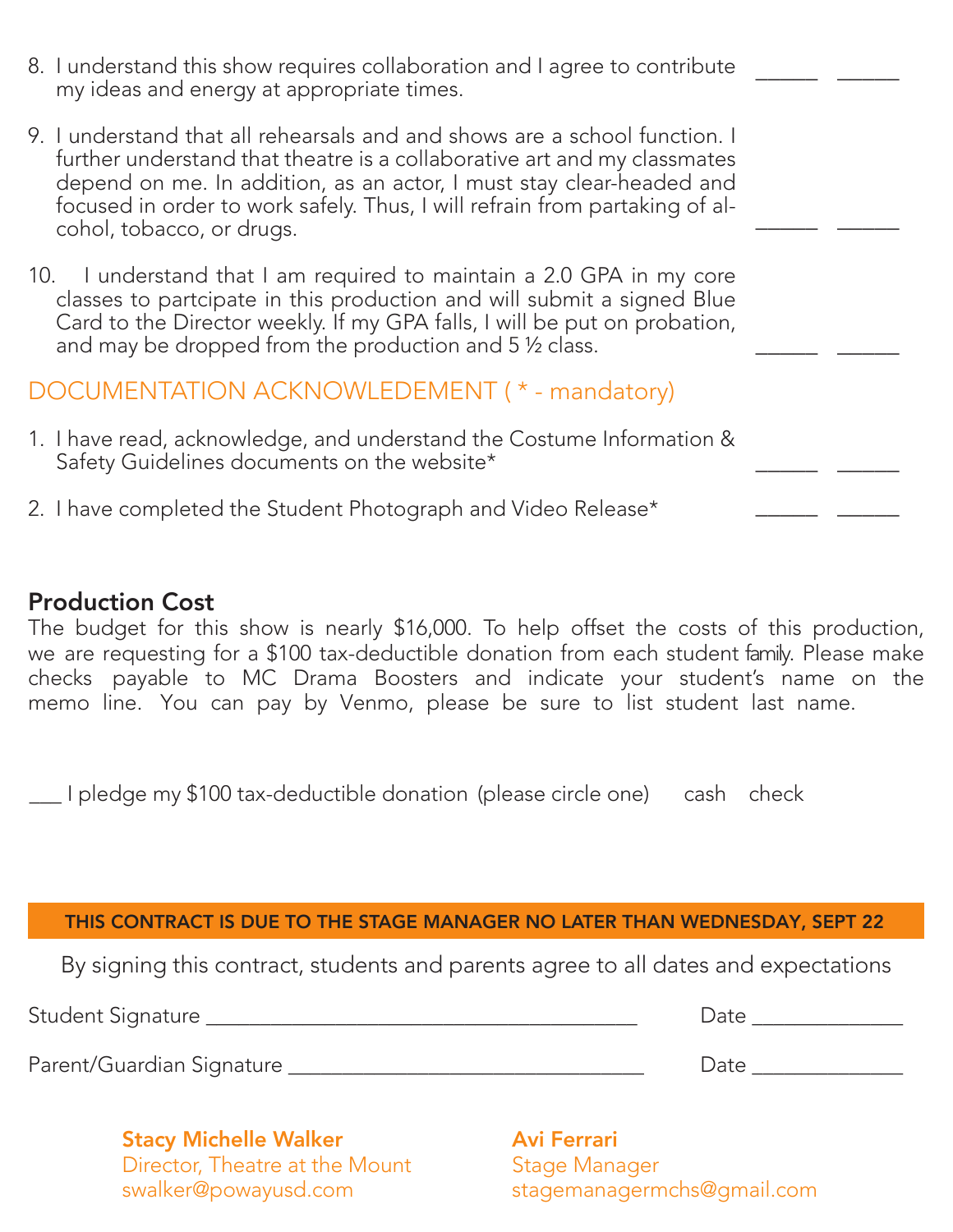

## **Student Photograph & Video Release 2021-2022**

Admin Use Only:  $\frac{1}{\frac{1}{\frac{1}{\sqrt{1}}}}$  ate

At Theatre at the Mount, we document all productions. Not only does this provide material for student portfolios as they continue in their theatrical pursuits, it also archives our history as a performing arts company, and is an essential part of our culture. Additionally, photos of the process and production are available for purchase through our merchandise department.

#### Theatre at the Mount Archive & Memorabilia

\_\_\_ I understand that by participating in Theatre at the Mount, my child will be photographed and videotaped as part of the archive process. I give permission for these images of my child to appear in Theatre at the Mount Archive and Memorabilia materials.

\_\_\_I withhold permission for images of my child to appear in archive and memorabilia materials.

#### Theatre at the Mount Website Photos & Video

- \_\_\_ Yes, you have my permission to use my child's photo and/or video of my child on the school's website
- No, do not use my child's photo and/or video of my child on the school's website

#### Community Awareness/Public Relations Photos and Video

As we participate in our community, we sometimes have opportunities to provide photos and/ or video of our students. Photos and/or video may be used in the newspapers, school promotions, in school brochures and fliers, or otherwise published. Safety is always paramount, and staff checks all content before it is published.

\_\_\_ Yes, you have my permission to use my child's photo and/or video of my child in connection with public relations materials.

No, do not use my child's photo or video in public relations materials.

#### Child/Children's Name (please print): \_\_\_\_\_\_\_\_\_\_\_\_\_\_\_\_\_\_\_\_\_\_\_\_\_\_\_\_\_\_\_\_\_\_\_\_\_

Parent/Guardian Signature:

Email: Email: Email: Email: Email: Email: Email:  $\blacksquare$